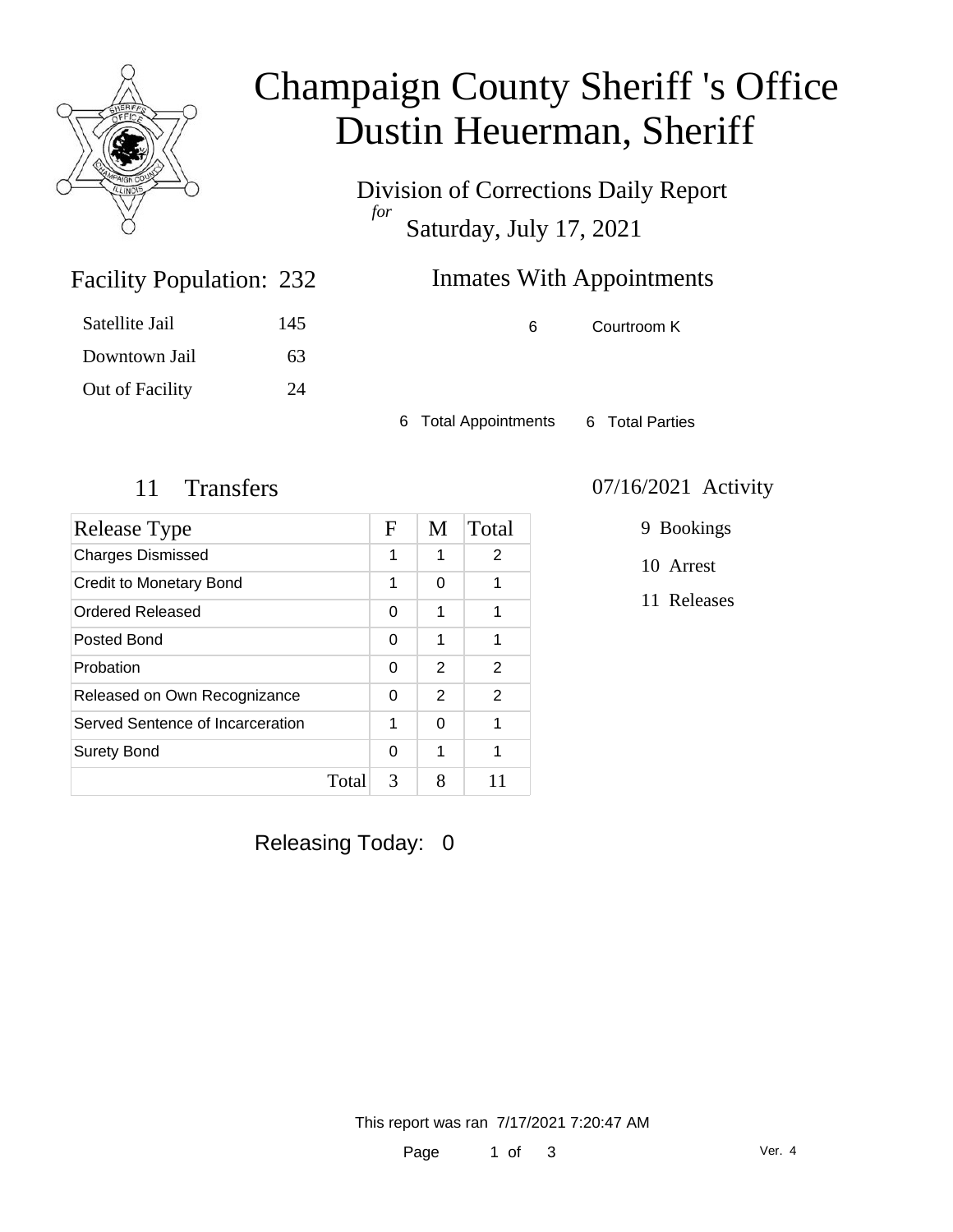

# Champaign County Sheriff 's Office Dustin Heuerman, Sheriff

Division of Corrections Daily Report *for* Saturday, July 17, 2021

#### Custody Status Count

- Electronic Home Dentention 23
	- Felony Arraignment 7
		- Felony Other 3
	- Felony Pre-Sentence 4
		- Felony Pre-Trial 136
	- Felony Sentenced CCSO 14
	- Felony Sentenced IDOC 13
		- Hold Other 3
	- Misdemeanor Arraignment 3
		- Misdemeanor Pre-Trial 8
			- Petition to Revoke 4
			- Remanded to DHS 13
		- Traffic Sentenced CCSO 1
			- Total 232

This report was ran 7/17/2021 7:20:47 AM